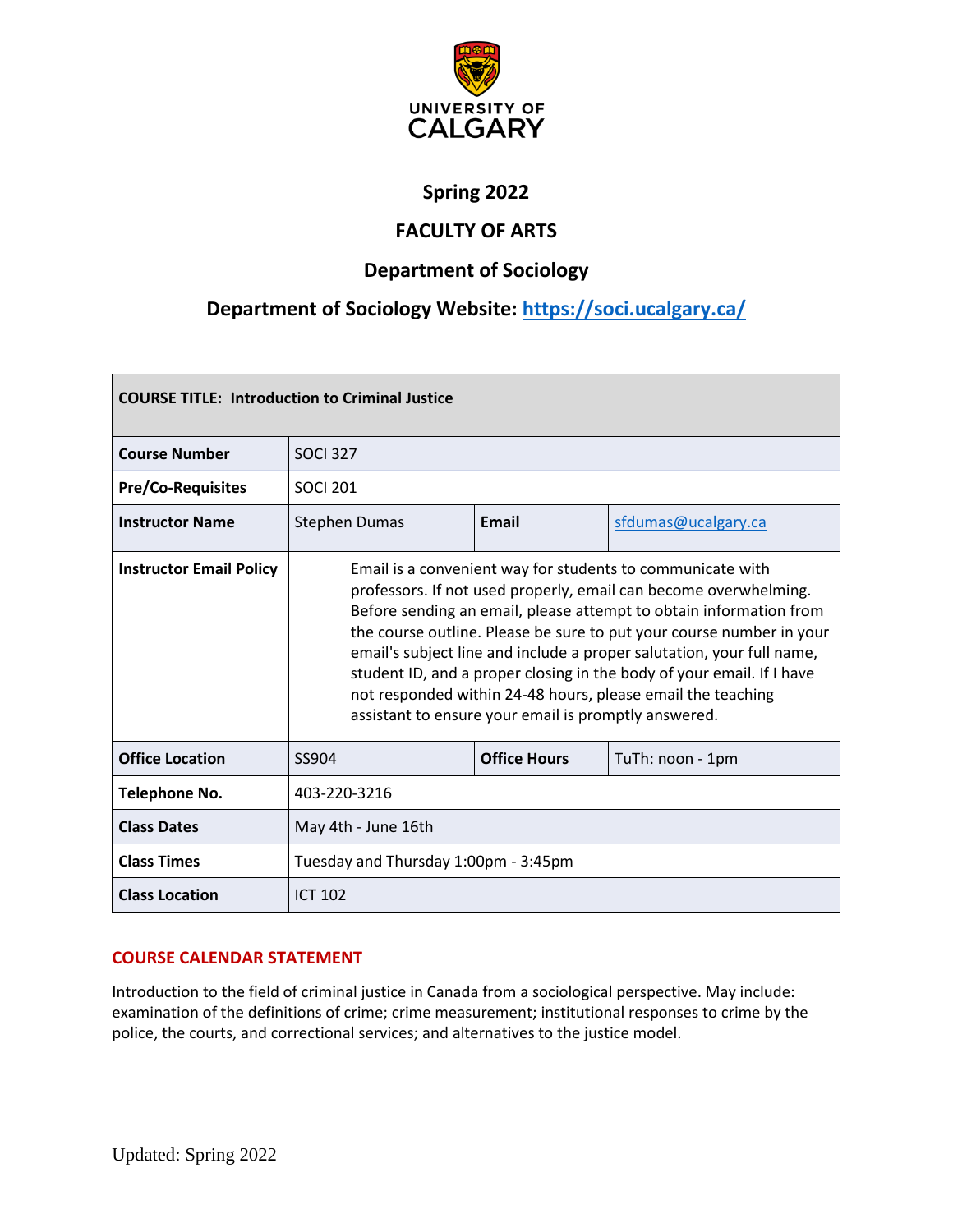### **COURSE DESCRIPTION**

On March 12th, 2012, the Parliament of Canada passed Bill C-10. This piece of legislation was an attempt to "get tough" on crime by introducing minimum sentences for drug trafficking, sex crimes, child exploitation, and some violent offences. Critics contend that the legislation was costly, caused overcrowding in prisons, and had little rehabilitative effect on offenders, and ultimately, did little to deter crime. This class will introduce students to the structure and operation of the Canadian criminal justice system. We will examine how the various stages of the system function. This will include an examination of how crime is defined, measured, and dealt with by the police, the courts, and the correctional system. Upon successful completion of this course, students will be able to identify the values of the Canadian criminal justice system, illustrate how informal justice manifests itself, and critically assess crime stories in the mass media.

# **COURSE LEARNING OUTCOMES**

Students in Introduction to Sociology should concentrate on how to:

- 1. Identify the main components of the Canadian criminal justice system.
- 2. Outline the general process that suspects go through when they are accused of perpetrating crime.
- 3. Identify and explain control philosophies.
- 4. Memorize important notable crime rates and trends.
- 5. Explain the challenges presented by policing society, dealing with the courts, and sanctioning the convicted.
- 6. Identify and assess viable alternatives to prison.

### **LEARNING RESOURCES**

The following textbook will be used in this course and is available in the Bookstore. Oxford University Press also has an electronic version available at a lower price for a 6-month term.

Ruddell, R. (2020). *Exploring criminal justice in Canada (2nd ed.).* Don Mills: Oxford Publishing.

Students will be expected to carefully consider each assigned reading before lectures. There will also be external links to videos from time to time on D2L.

# **LEARNING TECHNOLOGIES AND REQUIREMENTS**

Students will need access to a computer and a web browser in order to obtain their marks on examinations. Students may also wish to retrieve documents from Desire2Learn (D2L). The University of Calgary has computer labs for students to use.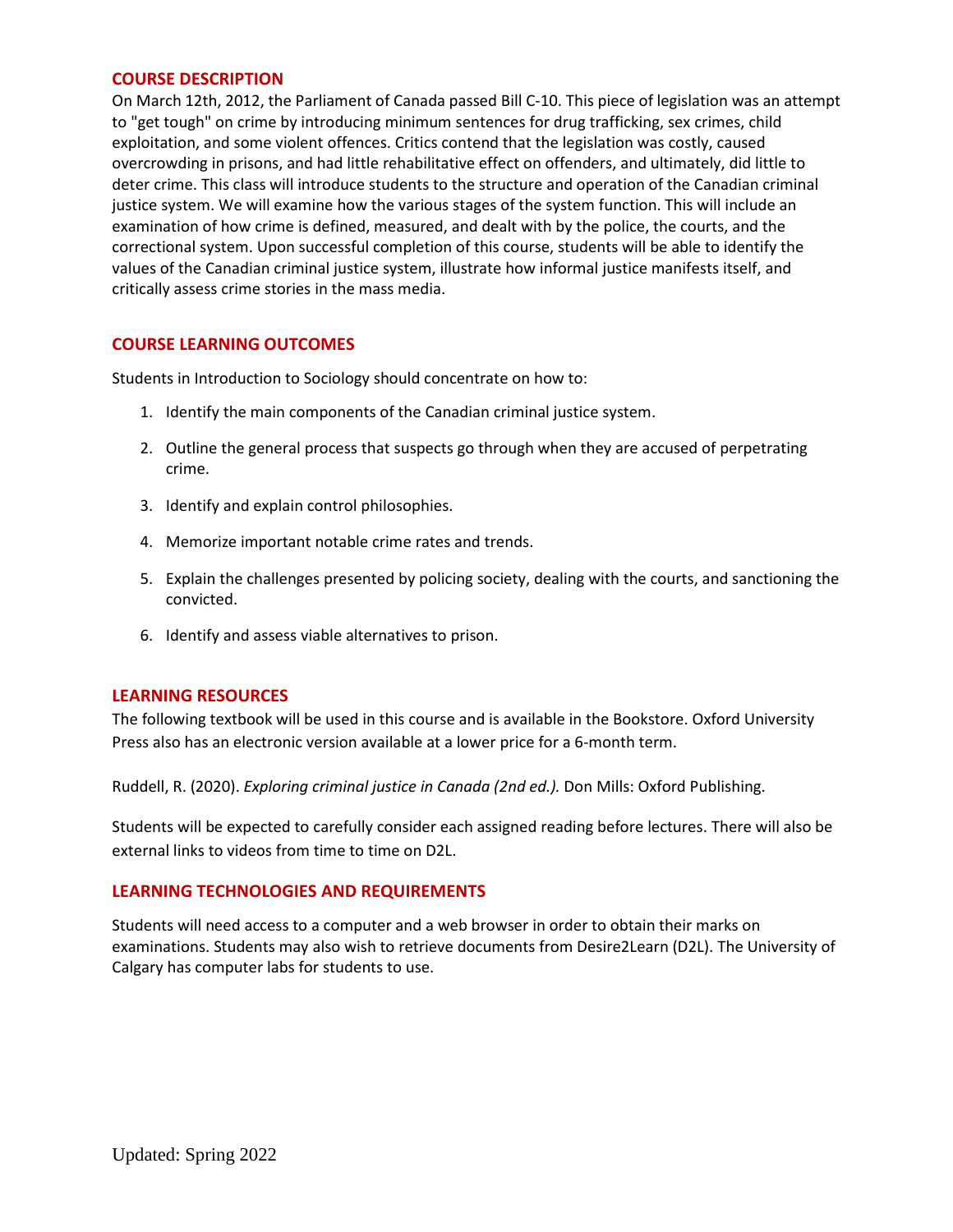# **CLASS SCHEDULE**

Below is the schedule of readings and in-person lectures.

| Date                                   | <b>Topic</b>                            | Chapter                                                                            |  |  |  |
|----------------------------------------|-----------------------------------------|------------------------------------------------------------------------------------|--|--|--|
| May 5th                                | Review outline<br>Introduction          | 1                                                                                  |  |  |  |
| May 10                                 | Nature and extent of crime in<br>Canada | $\overline{2}$                                                                     |  |  |  |
| May 12                                 | Controlling crime                       | 3                                                                                  |  |  |  |
| May 17                                 | Mid-Term I<br>30%                       | Based on the above readings and<br>lectures                                        |  |  |  |
| May 19                                 | Police organization and structure       | 4                                                                                  |  |  |  |
| May 24                                 | Police organization and structure       | $\overline{4}$                                                                     |  |  |  |
| May 26                                 | Police operations                       | 5                                                                                  |  |  |  |
| May 31                                 | Mid-Term II<br>30%                      | Based on the above readings and<br>lectures since the last mid-term<br>examination |  |  |  |
| June 2                                 | The courts                              | 6                                                                                  |  |  |  |
| June 7                                 | The courts II                           | 7                                                                                  |  |  |  |
| June 9                                 | The courts III                          | 7                                                                                  |  |  |  |
| June 14                                | Sentencing and punishment               | $\bf 8$                                                                            |  |  |  |
| June 16                                | Conclusion                              | 9                                                                                  |  |  |  |
| Final TBA by Registrar's Office<br>40% |                                         |                                                                                    |  |  |  |

# **EXAMINATIONS**

The Registrar's Office will provide students with the date of the final examination after the semester begins. No resources may be used during any examination. That is, textbooks, notes, or any electronic devices are not allowed to be used when writing examinations.

# **ASSESSMENT COMPONENTS**

As per the schedule above, there is a mid-term examination on May 17th and May 31st. All examinations will be in multiple choice and true-false format. Each mid-term examination is worth 30% and the final is worth 40%. The final examination is not cumulative. In order to pass this course, students need to obtain 50% or more overall.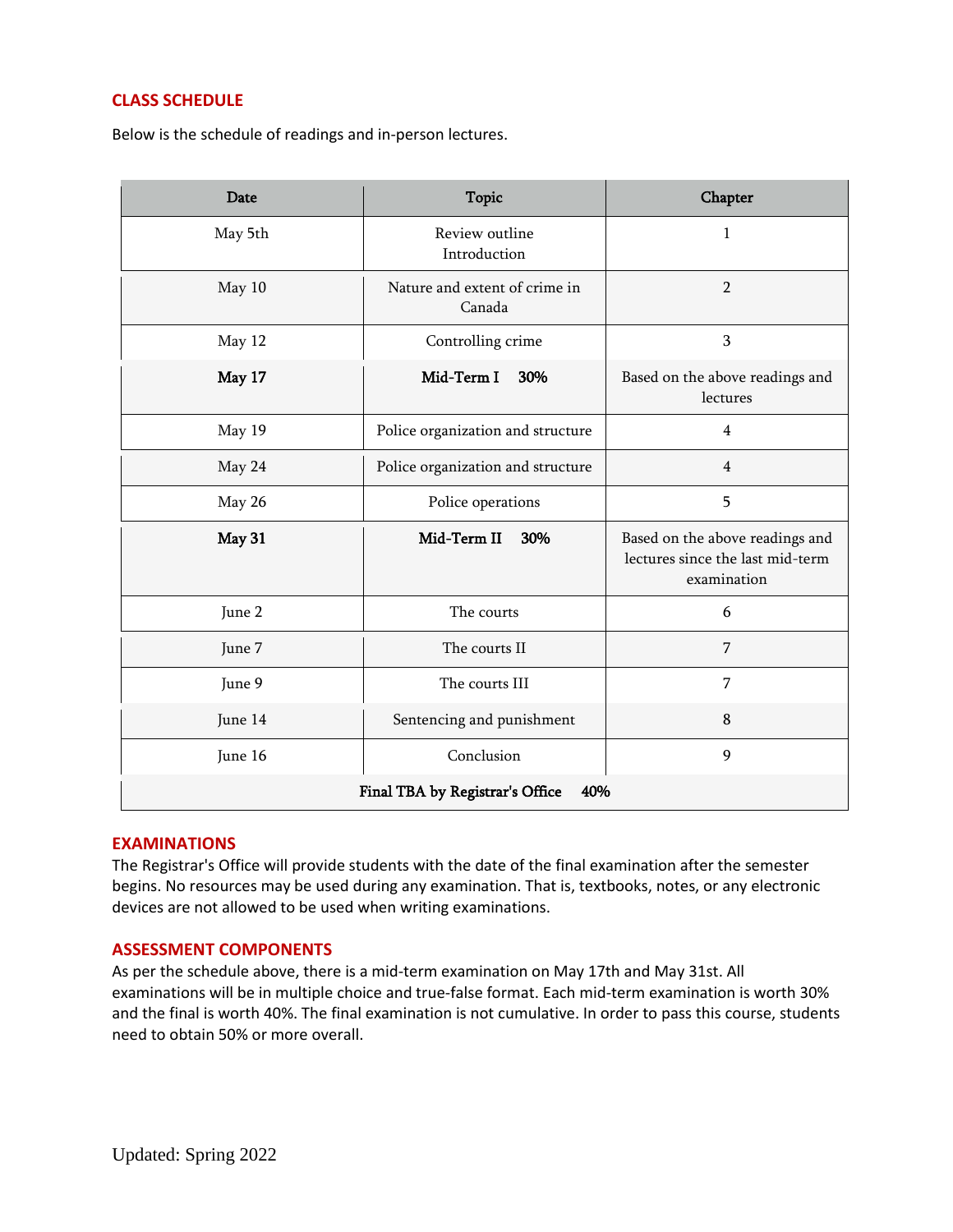# **MISSED OR LATE ASSIGNMENTS**

If you miss a mid-term examination, please see me during office hours to reschedule. If you miss the final examination, then you need to apply for a deferred final examination.

**Deferred Final Exam Form:** Please note that requests to defer a Registrar scheduled final exam are dealt with through the Registrar's Office. Further information can be found at: <https://www.ucalgary.ca/registrar/exams/deferred-exams>

### **GRADING SCALE**

Students should familiarize themselves with the University's undergraduate grading system. It can be found at: <https://www.ucalgary.ca/pubs/calendar/current/f-1-1.html>

| Grade     | <b>Percent range</b> | <b>Grade Point Value</b> | <b>Description</b>                                                                    |
|-----------|----------------------|--------------------------|---------------------------------------------------------------------------------------|
| $A+$      | $96 - 100%$          | 4.0                      | Outstanding performance                                                               |
| A         | $90 - 95.99\%$       | 4.0                      | <b>Excellent performance</b>                                                          |
| A-        | $85 - 89.99\%$       | 3.7                      | Approaching excellent performance                                                     |
| $B+$      | $80 - 84.99%$        | 3.3                      | Exceeding good performance                                                            |
| B         | $75 - 79.99%$        | 3.0                      | Good performance                                                                      |
| <b>B-</b> | $70 - 74.99%$        | 2.7                      | Approaching good performance                                                          |
| $C+$      | $67 - 69.99\%$       | 2.3                      | Exceeding satisfactory performance                                                    |
| C         | $63 - 66.99%$        | 2.0                      | Satisfactory performance                                                              |
| $C-$      | $59 - 62.99%$        | 1.7                      | Approaching satisfactory performance                                                  |
| D+        | $55 - 58.99%$        | 1.3                      | Marginal pass. Insufficient preparation for<br>subsequent courses in the same subject |
| D         | $50 - 54.99%$        | 1.0                      | Minimal Pass. Insufficient preparation for<br>subsequent courses in the same subject. |
| F         | <50%                 | 0                        | Failure. Did not meet course requirements.                                            |

This is the Sociology Department's grading scale:

The final course grade is calculated by adding the scores on two mid-term examinations each worth 30% and a final examination worth 40%.

# **EXPECTATIONS FOR WRITING**

This class does not include any written work. If, however, you need help with your writing, you may use the writing support services in the Learning Commons. For further information, please refer to the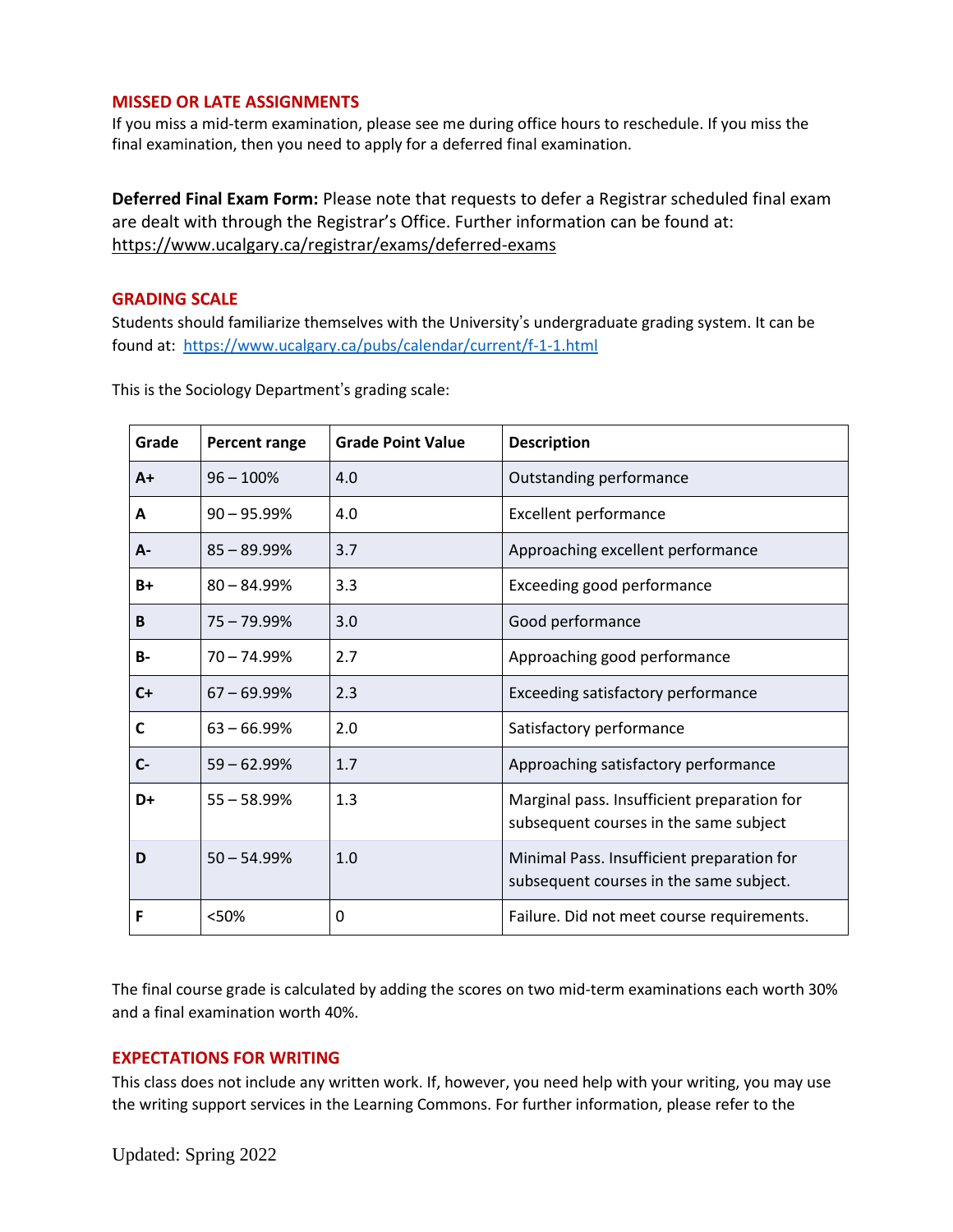official online University of Calgary Calendar, Academic Regulations, E. Course Information, E.2: Writing Across the Curriculum: <http://www.ucalgary.ca/pubs/calendar/current/e-2.html>

# **GUIDELINES FOR SUBMITTING ASSIGNMENTS**

The main Sociology Department office does not deal with any course-related matters. Please speak directly to your instructor.

- 1. **Protection of Privacy:** The Freedom of Information and Protection of Privacy (FOIPP) legislation does not allow students to retrieve any course material from public places. Anything that requires handing back will be returned directly during class or office hours. If students are unable to pick up their assignments from the instructor, they can provide the instructor with a stamped, self-addressed envelope to be used for the return of the assignment. Private information related to the individual student is treated with the utmost regard by the faculty at the University of Calgary
- 2. Final grades are not posted by the Sociology Department. They are only available online.

# **CONDUCT**

Students, employees, and academic staff are expected to demonstrate behaviour in class that promotes and maintains a positive and productive learning environment. As members of the University community, students, employees, and academic staff are expected to demonstrate conduct that is consistent with the University of Calgary Calendar, the Code of Conduct and Non-Academic Misconduct policy and procedures, which can be found at: <https://www.ucalgary.ca/pubs/calendar/current/k.html>

# **USE OF INTERNET AND ELECTRONIC COMMUNICATION DEVICES IN CLASS**

The use of laptop and mobile devices is acceptable when used in a manner appropriate to the course and classroom activities. Please refrain from accessing websites and resources that may be distracting to you or for other learners during class time. Students are responsible for being aware of the University Internet and email use policy, which can be found at: [https://www.ucalgary.ca/legal](https://www.ucalgary.ca/legal-services/university-policies-procedures/acceptable-use-electronic-resources-and-information-policy)[services/university-policies-procedures/acceptable-use-electronic-resources-and-information-policy](https://www.ucalgary.ca/legal-services/university-policies-procedures/acceptable-use-electronic-resources-and-information-policy)

### **COURSE EVALUATIONS AND STUDENT FEEDBACK**

Student feedback will be sought at the end of the course through the standard University Student Ratings of Instruction (USRI) and Faculty course evaluation forms. We may also discuss course progress after the mid-term examinations. Students are welcome to discuss the process and content of the course at any time with the instructor.

### **Media Recording for Study Purposes (Students)**

Students who wish to audio record lectures for personal study purposes need to follow the guidelines outlined in Section E.6 of the [University](https://www.ucalgary.ca/pubs/calendar/current/e-6.html) Calendar. Unless the audio recording of lectures is part of a student accessibility requirement, permission must be sought by the course instructor to audio record lectures.

### **Media recording for lesson capture**

Lesson capture will not be used in this course.

### **Media recording for assessment of student learning**

The instructor will not record lectures in this course.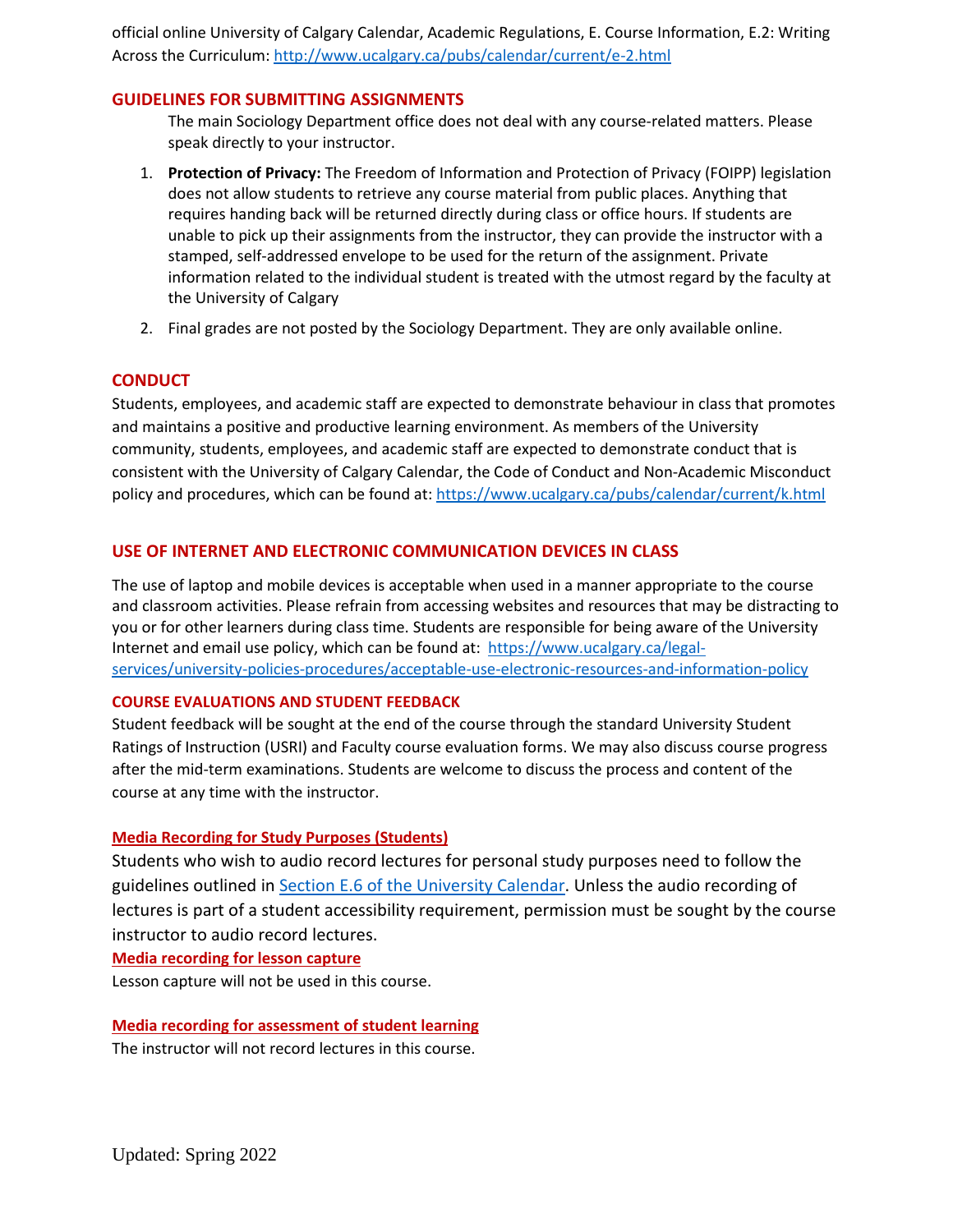#### **Media recording for self-assessment of teaching practices**

The instructor will not record lectures in this course.

#### **ACADEMIC ACCOMODATION**

It is the student's responsibility to request academic accommodations according to the University policies and procedures listed below. The Student Accommodations policy is available at [https://ucalgary.ca/student-services/access/prospective-students/academic-accommodations.](https://ucalgary.ca/student-services/access/prospective-students/academic-accommodations) Students needing an accommodation based on disability or medical concerns should contact Student Accessibility Services (SAS) in accordance with the Procedure for Accommodations for Students with Disabilities (https://www.ucalgary.ca/legal-services/university-policies-procedures/accommodationstudents-disabilities-procedure). Students who require an accommodation in relation to their coursework based on a protected ground other than Disability should communicate this need in writing to their Instructor.

SAS will process the request and issue letters of accommodation to instructors. For additional information on support services and accommodations for students with disabilities, visit [www.ucalgary.ca/access/](http://www.ucalgary.ca/access/) .

# **RESEARCH ETHICS**

(if applicable) Students are advised that any research with human participants – including any interviewing (even with friends and family), opinion polling, or unobtrusive observation – must have the approval of the Conjoint Faculties [Research](https://research.ucalgary.ca/conduct-research/ethics-compliance/human-research-ethics/conjoint-faculties-research-ethics-board) Ethics Board or the Conjoint Health [Research](https://research.ucalgary.ca/conduct-research/ethics-compliance/human-research-ethics/conjoint-health-research-ethics-board) Ethics Board. In completing course requirements, students must not undertake any human subjects research without discussing their plans with the instructor, to determine if ethics approval is required. Some courses will include assignments that involve conducting research with human participants; in these cases, the instructor will have applied for and received ethics approval for the course assignment. The instructor will discuss the ethical requirements for the assignment with the students.

### **INSTRUCTOR INTELLECTUAL PROPERTY**

Course materials created by instructors (including presentations and posted notes, labs, case studies, assignments and exams) remain the intellectual property of the instructor. These materials may NOT be reproduced, redistributed or copied without the explicit consent of the instructor. The posting of course materials to third party websites such as note-sharing sites without permission is prohibited. Sharing of extracts of these course materials with other students enrolled in the course at the same time may be allowed under fair dealing.

# **FREEDOM OF INFORMATION AND PROTECTION OF PRIVACY**

Student information will be collected in accordance with typical (or usual) classroom practice. Students' assignments will be accessible only by the authorized course faculty. Private information related to the individual student is treated with the utmost regard by the faculty at the University of Calgary.

#### **COPYRIGHT LEGISLATION**

All students are required to read the University of Calgary policy on Acceptable Use of Material Protected by Copyright) and requirements of the copyright act (https://lawslois.justice.gc.ca/eng/acts/C-42/index.html) to ensure they are aware of the consequences of unauthorised sharing of course materials (including instructor notes, electronic versions of textbooks etc.). Students who use material protected by copyright in violation of this policy may be disciplined under the Non-Academic Misconduct Policy [https://www.ucalgary.ca/pubs/calendar/current/k.html.](https://www.ucalgary.ca/pubs/calendar/current/k.html)